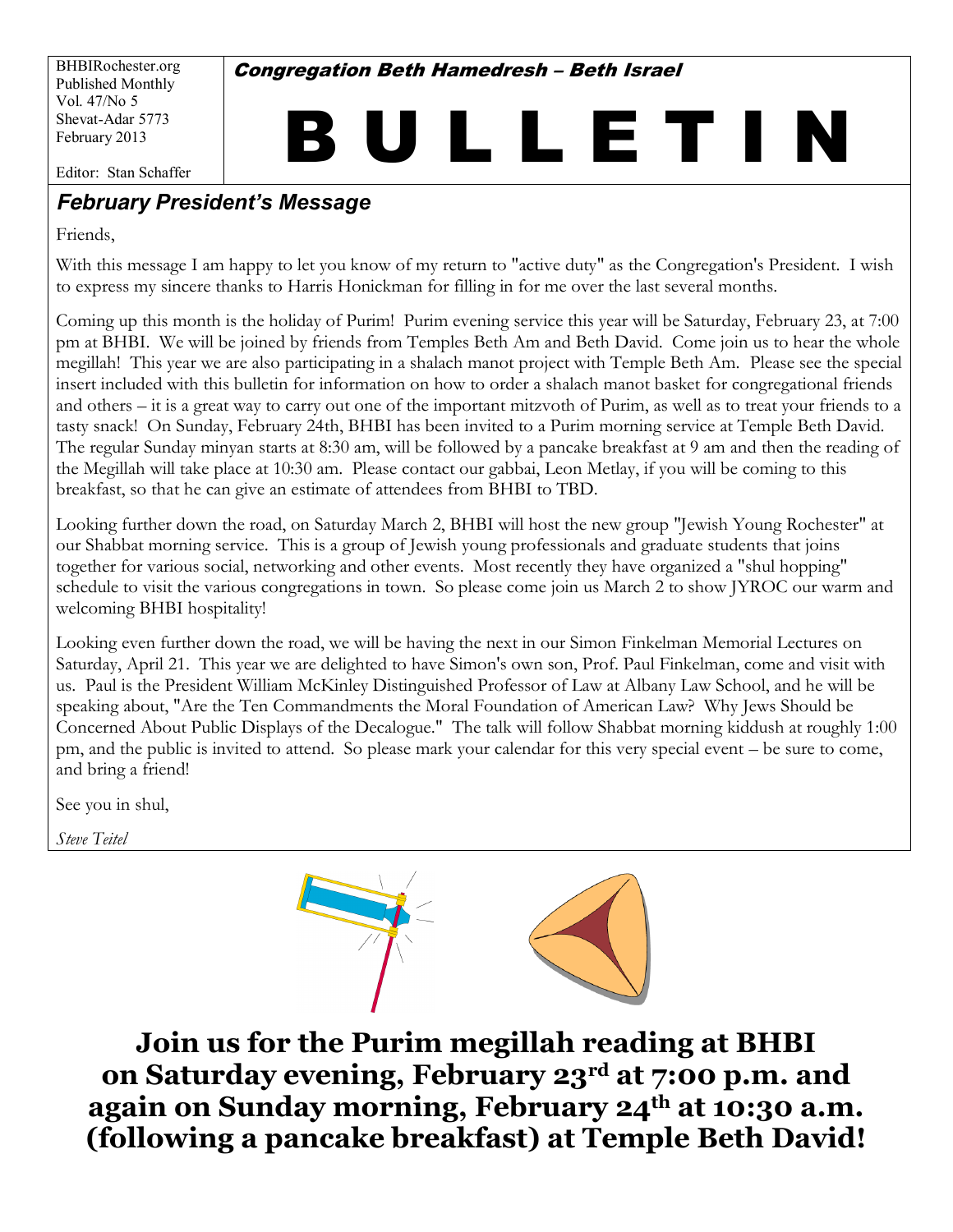# BHBI C A L ENDAR O F E V ENTS **±** F EBRUARY 2013

| Friday    | Feb 1  | 7:00 PM  | Shabbat Evening Service at Heather Heights in Pittsford<br>Light candles at 5:04 PM                        |
|-----------|--------|----------|------------------------------------------------------------------------------------------------------------|
| Saturday  | Feb 2  | 9:30 AM  | Torah: Yitro<br><b>Shabbat Morning Service</b>                                                             |
| Sunday    | Feb 3  | 9:00 AM  | Service, Breakfast and Discussion                                                                          |
| Friday    | Feb 8  | 7:00 PM  | Joint Shabbat Evening Service with Temple Beth Am at Beth Am<br>Light candles at 5:14PM                    |
| Saturday  | Feb 9  | 9:30 AM  | Joint Shabbat Morning Service with Temple Beth Am at BHBI<br>Blessing of the New Month<br>Torah: Mishpatim |
| Sunday    | Feb 10 | 9:00 AM  | Service, Breakfast and Discussion                                                                          |
| Monday    | Feb 11 | 7:30 PM  | Monthly Meeting of the BHBI Board of Trustees                                                              |
| Wednesday | Feb 13 | 7:30 PM  | Small Conservative Shul Collaborative Torah Study at BHBI                                                  |
| Friday    | Feb 15 | 8:00 PM  | Shabbat Evening Service<br>Light candles at 5:23 PM                                                        |
| Saturday  | Feb 16 | 9:30 AM  | Torah: Terumah<br><b>Shabbat Morning Service</b>                                                           |
| Sunday    | Feb 17 | 9:00 AM  | Service and Discussion                                                                                     |
| Friday    | Feb 22 | 8:00 PM  | Shabbat Evening Service<br>Light candles at 5:32 PM                                                        |
| Saturday  | Feb 23 | 9:00 AM  | Torah: Tetzaveh<br><b>Shabbat Morning Service</b>                                                          |
|           |        | 7:00 PM  | Joint Purim Megillah Reading with Temples Beth Am and Beth David at<br><b>BHBI</b>                         |
| Sunday    | Feb 24 | 8:30 AM  | Joint Sunday morning minyan at Temple Beth David followed by a<br>pancake breakfast at 9:00 am.            |
|           |        | 10:30 AM | Joint Purim Megillah Reading with Temple Beth David at Beth David                                          |

#### **SMALL CONSERVATIVE SHUL COLLABORATIVE TORAH STUDY**

The next Small Conservative Shul Collaborative Torah Study session will be held at BHBI on Wednesday, February 13<sup>th</sup> at 7:30 p.m. Come join in the lively discussion along with congregants from BHBI, Temple Beth Am and Temple Beth David.

#### **DHBI WEBSITE**

Have you checked out the BHBI web site lately? If you haven't there is a lot that you're missing. The web site at www.BHBIRochester.org provides information about many aspects of our congregation, lists the BHBI calendar, has electronic versions of this and previous bulletins going back several years, has an extensive history of our congregation along with historic photos, includes photos from several BHBI dinners, picnics and other special events, and has the unique Adon Olam Songbook with information on over 100 melodies for Adon Olam.

# $600$ DSEARCH.COM

Goodsearch.com is an on-line internet search program that pays non-profit organizations like BHBI a fee every time someone uses their search service. Go to www.goodsearch.com, enter the search term that you want and put in BHBI on the line where it says Who Do You Goodsearch For? BHBI will benefit from each search you make!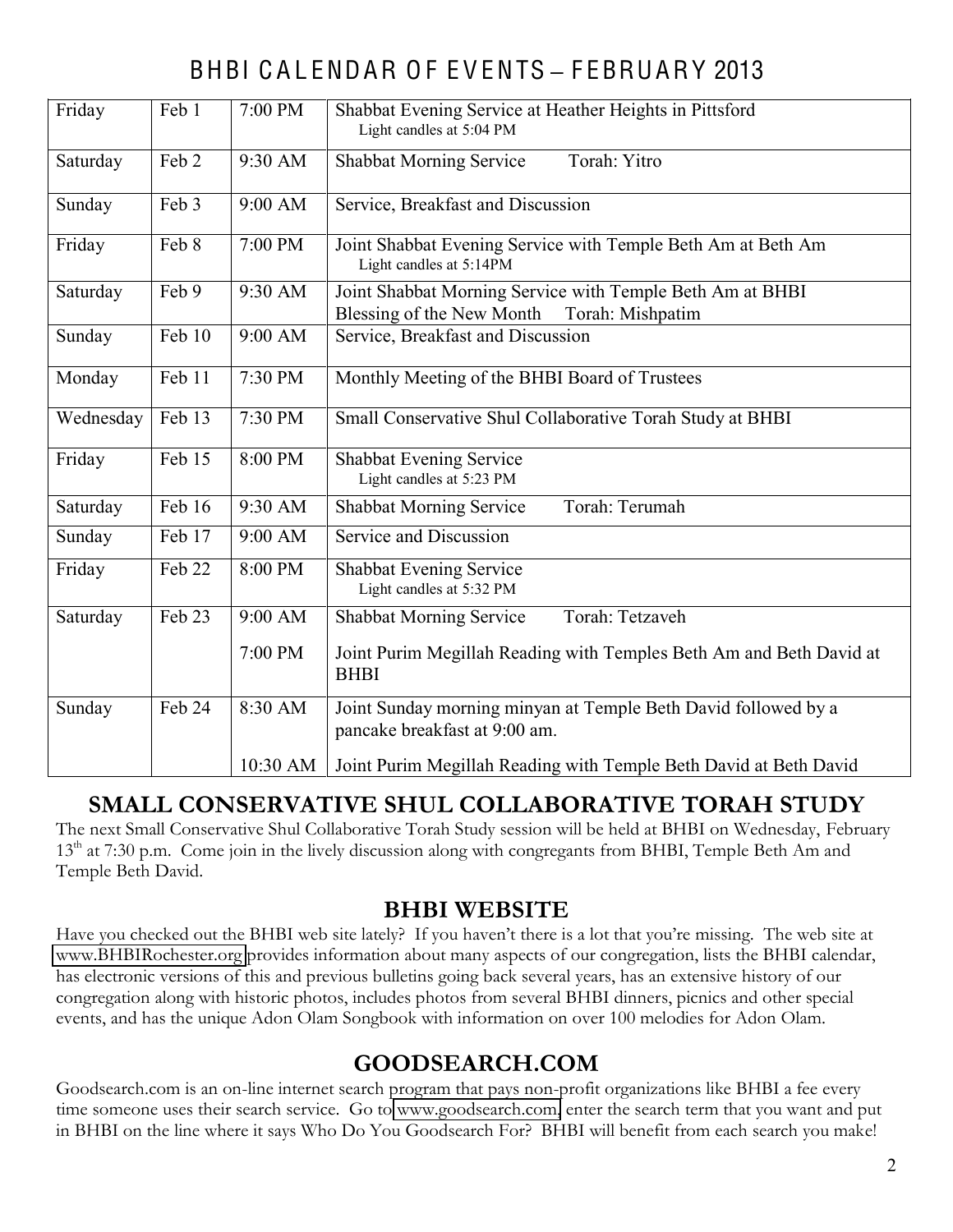#### **DONATIONS** THANK YOU FOR YOUR GENEROSITY!

#### **GENERAL FUND**

Leon Metlay and Nina Klionsky

Ira Cohen

In honor of Leon Metlay Mark Bobb

In memory of Bessie Gold Linda Adams

For the High Holy Day Appeal Jeff Nidetz, Leslie Toker and Mark Toker

#### THANK YOU TO OUR KIDDUSH SPONSORS FOR THE MONTH OF JANUARY

| January 5 |  |  | Ruth and Steve Teitel in memory of Ruth's father, Jack Glaze |  |
|-----------|--|--|--------------------------------------------------------------|--|
|           |  |  |                                                              |  |

January 12 The Congregation

Jill Clark-Foulkes in memory of her father, Stanley Clark January 19

#### **MAKE YOUR PURCHASES AT AMAZON.COM** AND SUPPORT BHBI AT THE SAME TIME!

Why not contribute to BHBI while making on-line purchases? It's easy to make purchases on-line at Amazon.com and support BHBI financially at the same time. Just go to the BHBI web page at www.BHBIRochester.org and click on the Amazon.com link. Each time you make a purchase after linking to Amazon.com from our web page, BHBI gets a percentage of the purchase price. The more you buy in this way, the more BHBI makes!

### DO YOU KNOW ANYONE WHO IS UNAFFILIATED AND INTERESTED IN JOINING A CONGREGATION?

Let them know about BHBI's special free 3 month trial membership (available to prospective first-time new members only). Have them contact BHBI at 244-2060 or BHBI@frontiernet.net and we will be happy to give them information about BHBI and this great offer!!

#### THE RESOURCE PLACE

The JCC and Jewish Family Service proudly announce the opening of The Resource Place at the JCC (TRP), made possible through the generosity of the Max and Marian Farash Charitable Foundation. TRP is designed to provide you with information, referrals and programming that can help you address the challenges of everyday life. TRP is staffed by Master's-level Social Workers and a Human Service professional. The goal or TRP is to connect people with services designed to strengthen individuals, strengthen families, and strengthen community. You are invited to participate in TRP's grand opening celebration on Thursday, January 31<sup>st</sup> from 4-6 pm. To RSVP, contact dsawdey@jccrochester.org or call 461-2000 x214.

# 92Y LIVE - SUPREME COURT JUSTICE SONIA SOTOMAYOR

The appointment of Sonia Sotomayor to the United States Supreme Court electrified the nation. The first Hispanic Justice on the high court, and a Latina with a compelling life story - raised in a Bronx housing project, educated at Princeton and Yale, worked as a Manhattan prosecutor and then a federal judge - she already possessed a sterling legal career before becoming perhaps the most recognizable face on the Supreme Court. And now she is the author of a memoir, My Beloved World, a revealing book about the personal values and important influences that propelled this fascinating American success story. Be a part of this most special occasion - the celebration of a New York life on Tuesday, February 5<sup>th</sup> from 8 to 10 p.m. by watching the 92Y Live broadcast at the JCC. JCC Member: \$8; Non Member: \$12; Contact Joy Getnick at 461-2000 x239 or at jgetnick@jccrochester.org for more information.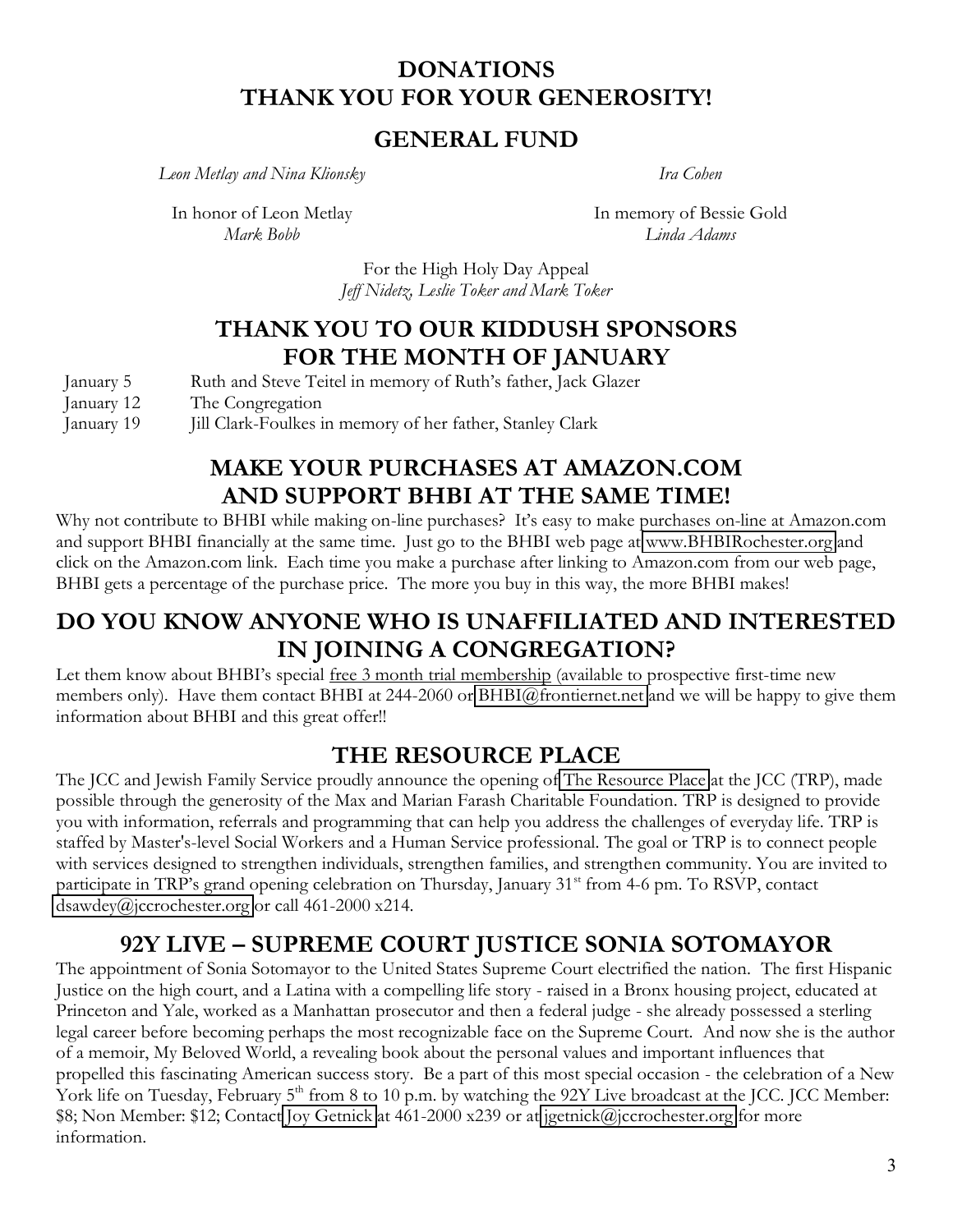### **2 YAHRZEITS**

At the following Shabbat Services, we will read the names of our late loved ones whose Yahrzeits will occur on that Shabbat or during the following week.

| February 1-2         | Shevat | February 8-9          | Shevat<br>- Adar | February 15-16          | Adar | February 22-23              | Adar |
|----------------------|--------|-----------------------|------------------|-------------------------|------|-----------------------------|------|
| Sarah Maltinsky*     | 23     | Lottie Fink*          | 29               | Dora Newell*            | 6    | Charles Saul Gordon*        | 13   |
| Bernard Falk*        | 25     | Rose Ring*            | 29               | William Schwartz*       | 6    | Rose Riwkin*                | 13   |
| Marian Bernstein*    | 27     | Henrietta Schaffer    | 30               | Anna Schiff*            | 9    | Aaron Baker                 | 14   |
| Ada Goldstein*       | 27     | <b>Boris Schvarts</b> | 30               | Edith Berkowitz*        | 10   | <b>Marion Carton Gulack</b> | 14   |
| Samuel Keyfetz*      | 27     | Sam Finkelstein*      |                  | Samuel Goldstein*       | 10   | Charles Ambush*             | 15   |
|                      |        | Mary Weinrib*         |                  | Fanny Techler Levinson* | 10   | Gussie Gillenson            |      |
|                      |        | Werner Schaffer       | 2                | Max Metlay              | 10   | Bernstein*                  | 15   |
|                      |        | Philip Schiff*        | 3                | Nechama Pincus          | 10   | Irvin Boyer*                | 15   |
|                      |        | <b>Betty Glaser</b>   | 4                | Shanie Rachel Robinson* | 11   | Stanley Muszynski*          | 15   |
|                      |        | Anna Ruderman*        | 4                | Irving Gold             | 12   | Haskall Isaac Smith*        | 15   |
|                      |        | Hyman Sablowsky*      | 4                |                         |      | Abraham Alderman*           | 16   |
|                      |        | Emma Sarachan*        | 4                |                         |      | Celia Engel*                | 16   |
|                      |        | Celia Lapides*        | 5                |                         |      | Muriel Hobel*               | 17   |
| *Denotes name        |        |                       |                  |                         |      | Max Levy                    | 17   |
| memorialized on      |        |                       |                  |                         |      | Edna Astrachan*             | 19   |
| <b>BHBI</b> Memorial |        |                       |                  |                         |      | Sam Malina*                 | 19   |
| Plaque               |        |                       |                  |                         |      | Anna Steinmetz*             | 19   |
|                      |        |                       |                  |                         |      |                             |      |

We pray that our mourners will be comforted among all the mourners of Zion and Jerusalem and that the memory of the deceased continues to be a blessing to all who knew them.



So far our *TOPS* Gift Card fundraiser has been quite successful. Remember, *TOPS* Gift Cards are now available through BHBI in \$50 denominations. To purchase TOPS Gift Cards, contact Stan Schaffer at 473-8072 or by e-mail at stanschaffer@frontiernet.net

# **MEMORIAL PLAQUES**

You can also memorialize a friend or loved one on a BHBI memorial plaque. Our memorial plaques are very reasonably priced. For more information, contact Stan Schaffer at 473-8072 or stanschaffer@frontiernet.net

#### **AD SPONSORS**

We are always looking for additional businesses that are interested in placing an ad in the BHBI Bulletin. If you know of someone whose business or company may be interested, contact Stan Schaffer at 473-8072 or by e-mail at stanschaffer@frontiernet.net

# **IEWISH FEDERATIONS' HURRICANE SANDY RELIEF FUND**

The JFNA Hurricane Relief Fund is helping the recovery and rebuilding in the wake of Hurricane Sandy. You may donate online at http://jfeds.org/SandyRelief or send checks to JFNA, Wall Street Station, P.O. Box 148, New York, NY 10268. Please indicate "JFNA Hurricane Relief Fund" on all checks or in the designation box online.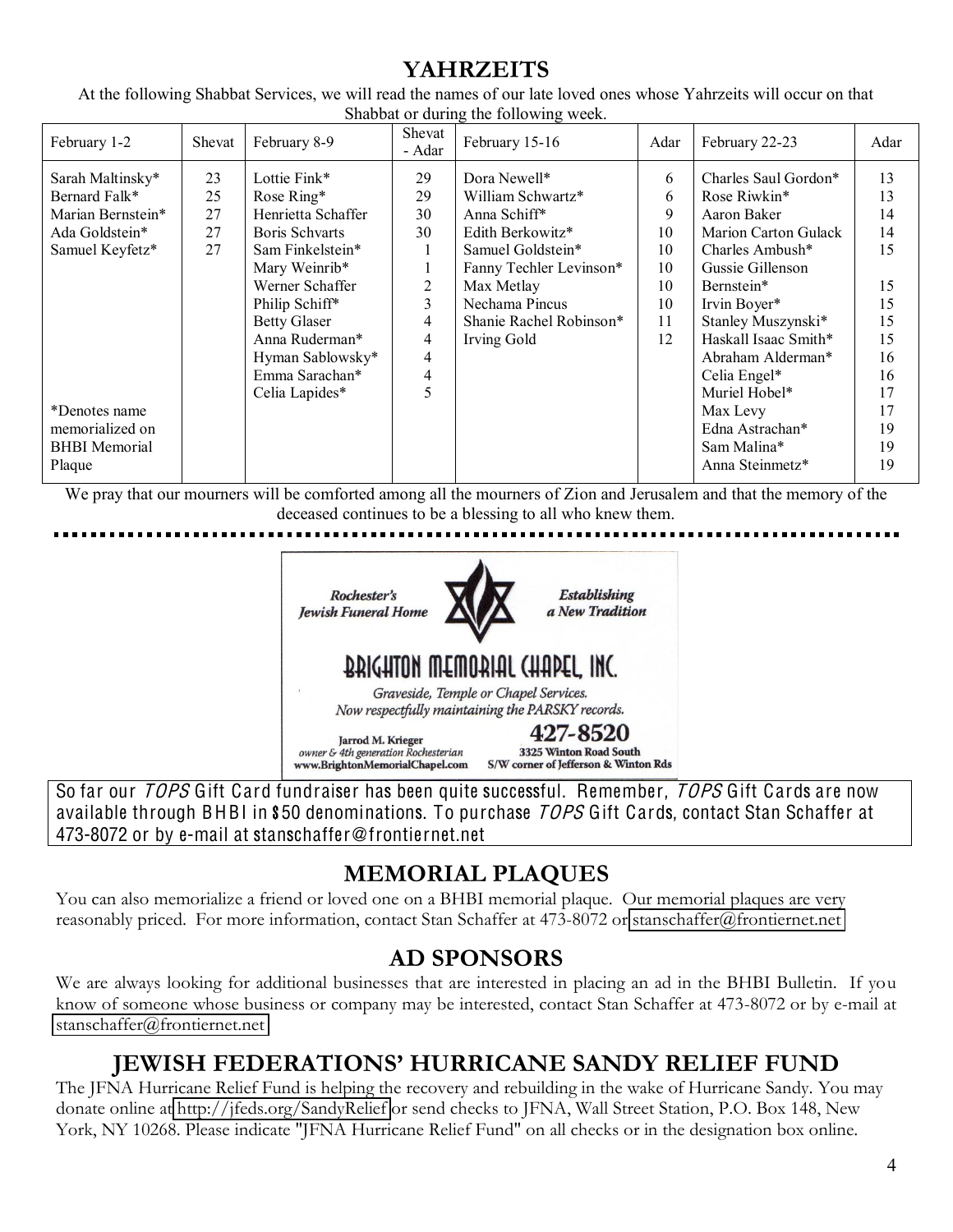# Test Your Knowledge of Purim - Try Our Purim Quiz (Answers on Page 6)

- 1. The longest verse in the Bible is found in the Scroll of Esther. The Hebrew text contains:
	- a. 31 words
	- b. 35 words
	- c. 43 words
	- d. 90 words
- 2. Who was the king in the Purim story?
	- a. Antiochus
	- b. Ahashuerosh
	- c. Cyrus
	- d. Nebuchadnezzar
- 3. How many times is G-d's name mentioned in the Megillah of Esther?
	- a. Zero
	- b. One
	- c. Two
	- d. Three
- 4. Hamantashen derives from two German words. It means:
	- a. Haman's ears
	- b. Three-cornered hat
	- c. Haman delicacy
	- d. Haman's pockets
- 5. Which special prayer is said in the Shemonah Esrai and in the Grace after Meals on Purim?
	- a. Adon Olam
	- b. Ein Kelohainu
	- c. Al Ha'nisim
	- d. Shoshanat Ya'akov
- 6. The day before Purim is called:
	- a. Shushan Purim
	- b. Adlovada
	- c. Ta'anit Esther
	- d. Shabbat Zachor
- 7. Who was Zeresh?
	- a. Haman's wife
	- b. Haman's daughter
	- c. Esther's mother
	- d. Esther's aunt
- 8. Besides hamantaschen, what other food is traditionally eaten at Purim?
	- a. Knishes
	- b. Kreplach
	- c. Knaidlach
	- d. Humous
- 9. How many times are we required to listen to the reading of the Megillah?
	- a. Once
	- b. Twice
	- c. Three times
	- d. None
- 10. How did Haman determine the day the Jews were to be annihilated?
	- a. Through a dream
	- b. By drawing lots
	- c. He asked Esther
	- d. He consulted an astrologer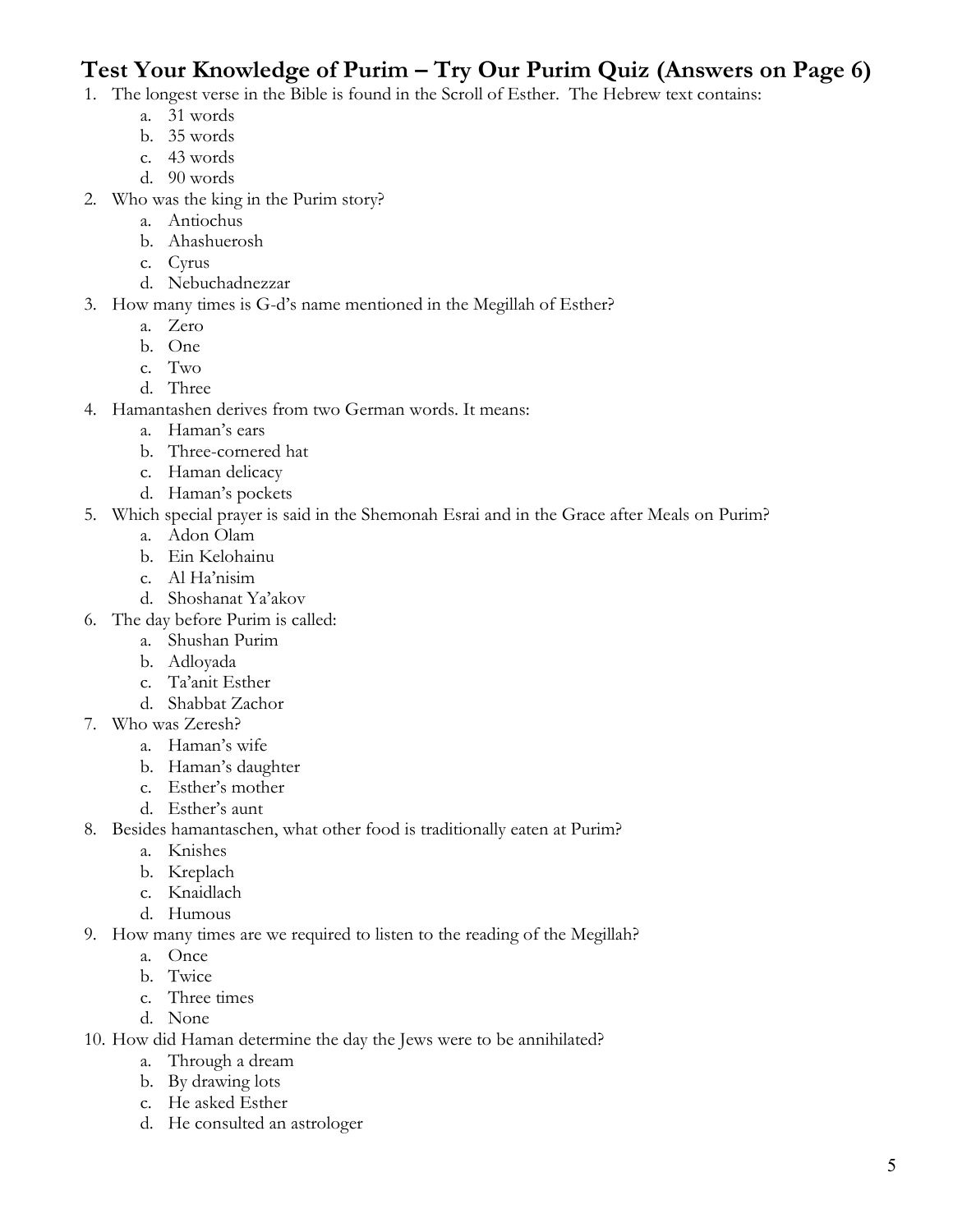O F F I C E: The synagogue office is checked regularly for mail and messages. The synagogue phone is 244-2060. For urgent issues, call Steve Teitel at 473-5741 or Stan Schaffer at 473-8072. You can also e-mail us at [BHBI@frontiernet.net](mailto:BHBI@frontiernet.net)

WANT TO REMEMBER OR HONOR SOMEONE OR A SPECIAL OCCASION? Consider sponsoring a kiddush or making a donation to any one of our funds (General Operating, Kiddush, Library, Torah, Rabbi Aaron Solomon Scholarship, Our Youth, Special Events or the Sam Malina Memorial Fund). Please indicate which fund you would like your donation to go to and we will send out an acknowledgement card as you indicate and print an announcement in this bulletin. A standard sponsored kiddush at BHBI costs just \$40 while a larger enhanced kiddush is just \$50.

BULLETIN CONTENT What do you enjoy reading in the BHBI Bulletin? Is there something that you would like added (or taken out)? If so, please let Stan Schaffer know. We always appreciate feedback.

DID YOU MISPLACE YOUR BULLETIN? Don't worry. BHBI Bulletins going back several years can now be found on our web page: [www.BHBIRochester.org](http://www.bhbirochester.org/)

WANT TO GET YOUR BULLETIN HOT-OFF-THE-PRESS? Consider having us e-mail it to you! Contact Stan Schaffer at: [stanschaffer@frontiernet.net](mailto:the_schaffers@juno.com) 

PURIM QUIZ ANSWERS: 1. c; 2. b; 3. a; 4. d; 5. c; 6. c; 7. a; 8. b; 9. b; 10. b.

Congregation Beth Hamedresh-Beth Israel 1369 East Avenue Rochester, NY 14610